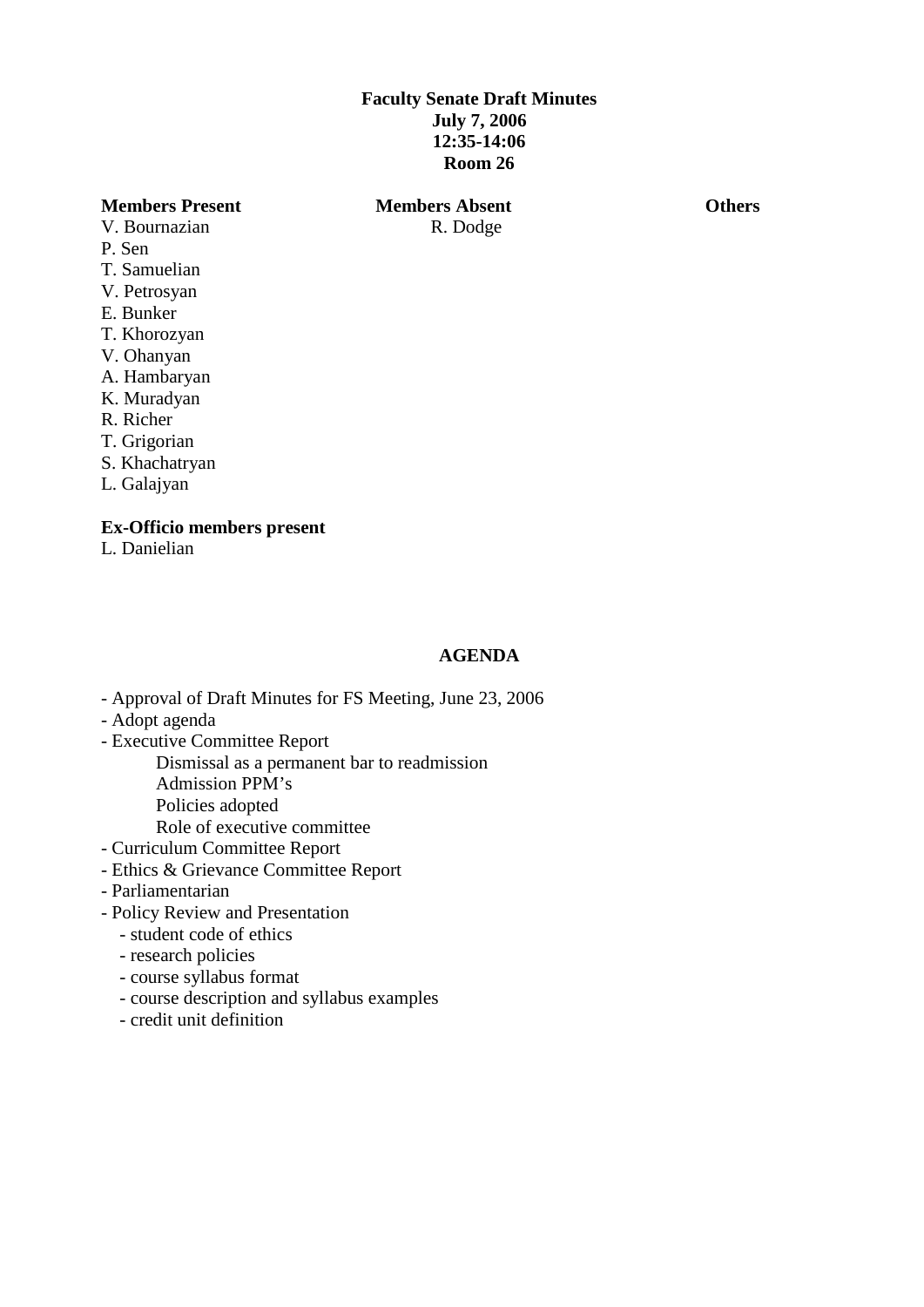# **MINUTES**

# **1) Approval of Draft Minutes for FS Meeting, June 23, 2006**

a. Minutes were adopted by consensus

## **2) Adopt agenda**

a. The role of the executive committee was added as an agenda item. The agenda was then accepted.

# **3) Executive committee report**

- a. V. Petrosian made a motion to send the dismissal policy to curriculum committee, P. Sen seconded the motion. Voting was in favor (count not recorded by secretary).
- b. Not all departments have responded regarding the PPM policies and they are requested to do so at the earliest convenience.
- c. V. Bournazian reviewed state of policies recommended for the President's adoption by FS.

College of Engineering: Proposal to waive minor concentration for second master's degree candidates. Forwarded to the Board of Trustees.

Law Department: The pre-requisite for admission to the LLM shall be either an undergraduate law degree or equivalent professional experience in legal services. Adopted and sent to the Registrar and Law Department for implementation

Policy on faculty evaluation implementation was postponed for a year during which time Deans were encouraged to use this policy as a guideline to evaluate faculty performance.

Proposal for streamlined admissions process was sent back to the curriculum committee.

Proposal to accept IELTS scores was adopted and forwarded to the registrar for implementation.

Proposed guideline for admission audits was returned to the University admissions committee.

- i. Policy on grade appeals was sent back to curriculum committee.
- d. The EC is reviewing policies developed by the Academic standards committee in an effort to facilitate the policy approval process. Discussion was concerned with whether the EC is doing too much as outlined by it's charge and maybe the charge should be changed to reflect the editing done by the EC.

#### **4) Curriculum committee report**

- a. The curriculum committee is currently working on program audits, the calendar change for the fall start and the rolling admission notification.
- 5) **Ethics and Grievance committee report:** No report was given.